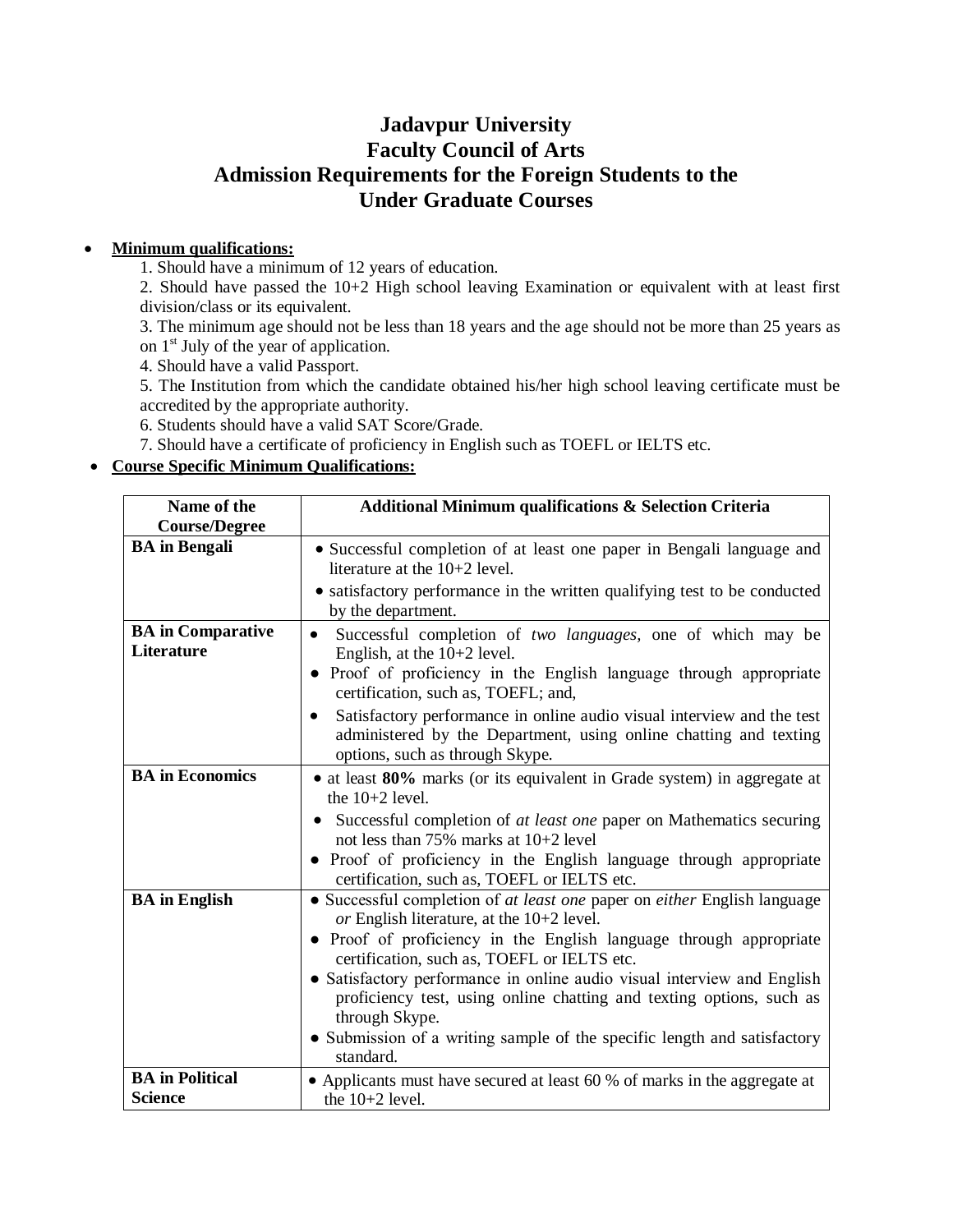|                                                               | • Proof of proficiency in the English language through appropriate<br>certification, such as, TOEFL or IELTS etc.                                                                                                                                                                                                                                                                                                                                   |
|---------------------------------------------------------------|-----------------------------------------------------------------------------------------------------------------------------------------------------------------------------------------------------------------------------------------------------------------------------------------------------------------------------------------------------------------------------------------------------------------------------------------------------|
| <b>Bachelor in Library</b><br>& Information<br><b>Science</b> | 3 (three) years graduation with Honours in any discipline with a<br>minimum of 60% marks or, Masters in any discipline with a minimum<br>of 60% marks Certificate.<br>• Proof of proficiency in the English language through appropriate<br>certification, such as, TOEFL or IELTS etc.                                                                                                                                                             |
| <b>BA</b> in Philosophy                                       | a Statement of Purpose of approx 1,000-2,000 words, demonstrating<br>interest in and understanding of Indian/Western/Contemporary<br>Philosophy.<br>Satisfactory performance in online audio visual interview and English<br>$\bullet$<br>proficiency test, using online chatting and texting options, such as<br>through Skype.<br>Proof of proficiency in the English language through appropriate<br>certification, such as, TOEFL or IELTS etc. |
| <b>BA</b> in Sanskrit                                         | Successful completion of <i>at least one</i> paper on Sanskrit at the $10+2$<br>level.<br>Proficiency in Devanagari Script (both reading and writing)<br>$\bullet$<br>Certificate of proficiency in the English language such as, TOEFL or<br>$\bullet$<br>IELTS.                                                                                                                                                                                   |
| <b>BA</b> in Sociology                                        | $\bullet$ Successful completion of 10+2 level.<br>• Proof of proficiency in the English language through appropriate<br>certification, such as, TOEFL or IELTS.                                                                                                                                                                                                                                                                                     |

## **Procedure:**

1. The application should contain the following documents:

a) Photo copy of the Grade Card/Mark-sheet and Certificate for (10+2) High School Leaving Examination.

- b) Photocopy of the document showing the SAT score.
- c) Photocopy of the document showing the IELTS / TOEFL score.

e) Recommendation of two responsible persons (in the prescribed form) preferably from the Head of the Institution/ Teacher attended last by the applicant.

- f) One Passport size photographs.
- g) Photocopy of the first two pages and last page of his/her passport.

h) A write up of 300 words (approximately) from the applicant stating the reason(s) for asking admission in Jadavpur University and the purpose of study.

i) Subject curriculum of the programme last attended.

2. The application form duly filled in sealed envelope along with recommendation letter and a bankers draft of US \$ 50 or equivalent **in favour of 'Jadavpur University' payable at Kolkata, India**, should reach by post to the International Students Advisor, Jadavpur University at the following address:

Dr. Sanjay Gopal Sarkar Joint Registrar & International Students Advisor Jadavpur University Aurobindo Bhavan